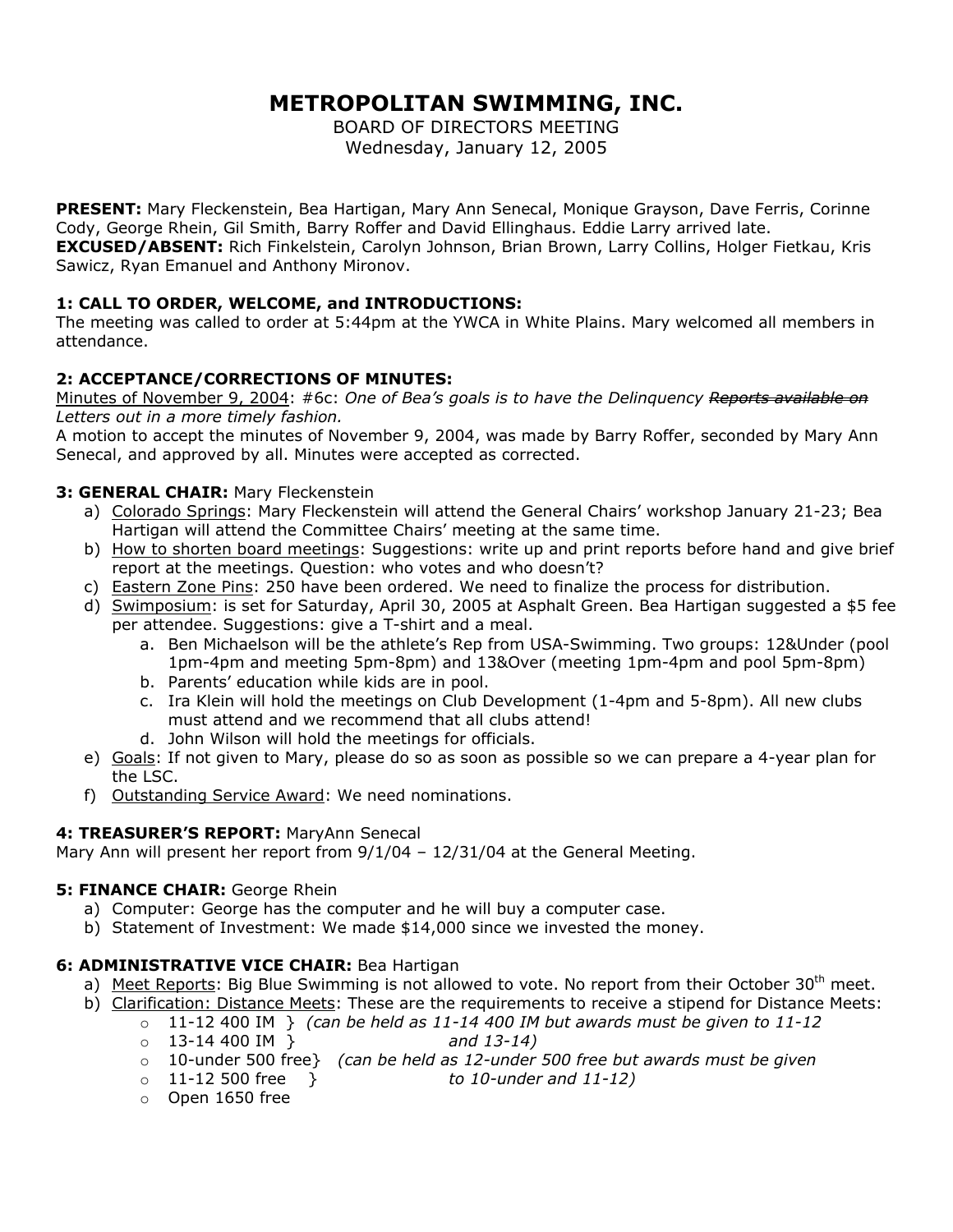All these events must be held on the same day. The 1650 free may be held in a separate session on that same day to allow more swimmers to participate. Teams that want to add events to this list must ask the Board ahead of time, in writing, for an exception to this rule.

 Dave Ferris made a motion to give Connetquot Swim Club the stipend for their Distance Meet. Bea Hartigan seconded the motion which was then accepted by all.

c) Finances Long Course Meets": the Board recommends allowing clubs to charge different entry fees for **long course meets** only: up to \$4 per individual event for timed finals; up to \$5 per individual event for Trials/finals; up to \$10 per relay event.

# **7: SENIOR CHAIR:** Dave Ferris

- a) Speedo Champions Series is ready to go for March 2005 at Nassau County Aquatic Center at Eisenhower Park.
- b) Awards from Senior Mets LC 2004 are here and ready to be distributed. Awards for 2005 have been ordered.

#### **8: AGE GROUP CHAIR:** Eddie Larry

Eddie wasn't here when this item came up. Are JO's ready to go – pool settled?

## **9: COACHES REPRESENTATIVE:** Gil Smith

- a) ASCA Metro has done "Coach of the Year" awards for 10 years out of 19.
- b) Suggestion: send Metro Coach of the Year" to ASCA clinic to receive the award.

## **10: ATHLETES' REPRESENTATIVES:** Ryan Emanuel and Anthony Mironov

Both Ryan and Anthony were absent.

## 11: TECHNICAL PLANNING: David Ellinghaus

- a) Clarification between Invitational and Metro meets more clarification is needed item will be tabled until May.
- b) Set up meeting with Senior and Age Group Chairs for long range planning.
- c) Check best dates for Senior Mets, Silvers, JO's and Zone Qualifier meet. David will meet with Dave Ferris and Eddie Larry.
- d) Scoring 15-18 age group at this year's JO's: all in favor. Combined Team Award needs to be ordered.

#### **12: OFFICIALS CHAIR:** Holger Fietkau and Kris Sawicz

Both Holger and Kris were unable to attend

#### 13: ZONE TEAM COORDINATOR: Barry Roffer

Zones will take place at GCIT in New Jersey. Preparations are under way: hotel, bus, etc.

#### 14: REGISTRATION COORDINATOR: Barry Roffer

There are problems with some registrations. Coaches are reminded to send disk, even for one new athlete. This will eliminate typos!

#### **15: NATIONAL TIMES VERIFICATION/TOP 16:** Monique Grayson / Mary Ann Senecal

- a) Much better than last year. Only 1 page of errors in the tank instead of 100 at same time last year.
- b) Mary Ann and Monique will receive their first check at the end of February.

#### 16: WEB PAGE COORDINATOR: Monique Grayson

- a) Outdated information must be removed.
- b) Updated Meet Stipend requests will be sent to the website.

# 17: SAFETY COORDINATOR: Carolyn Johnson

Carolyn was unable to attend the meeting.